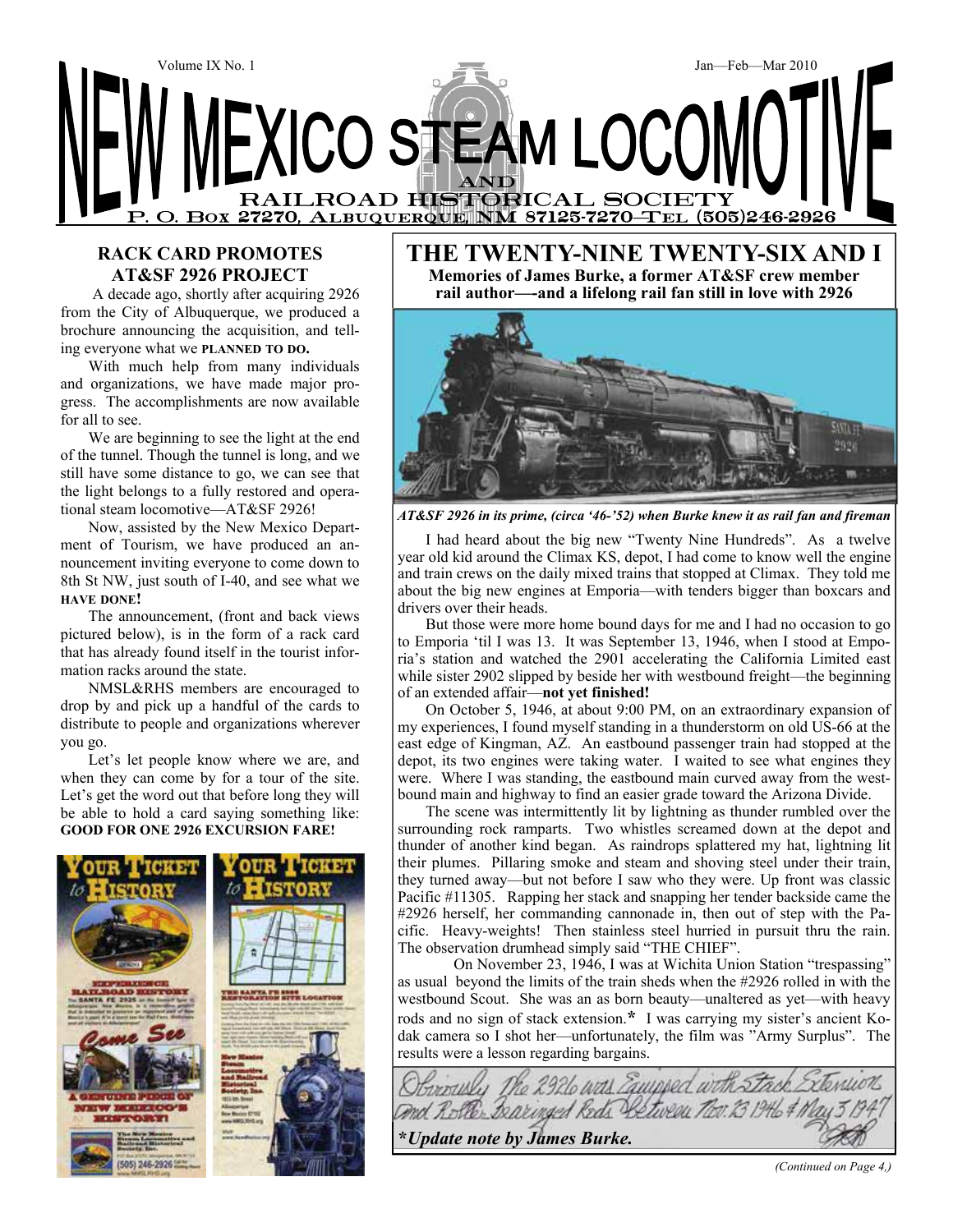| This newsletter is published quarterly by the<br>New Mexico Steam Locomotive and Railroad |
|-------------------------------------------------------------------------------------------|
| Historical Society, a Non-Profit Corporation.                                             |
| President<br>Michael F. Hartshorne                                                        |
|                                                                                           |
| Chief Mechanical Officer <sub>com</sub> Rick Kirby                                        |
| Chief Safety Officer______________ Jon Spargo                                             |
| Newsletter Editor________ Doyle L. Caton                                                  |
| WebMaster ___________________ Marlin Allison                                              |
| MAIL ADDRESS: NMSL&RHS                                                                    |
| P.O. BOX 27270                                                                            |
| Albuquerque, NM 87125-7270                                                                |

Tel: (505)246-2926 web: www.nmslrhs.org

### **LARRY LUKASH July 24, 1940-April 6, 2010**

Larry Lukash, a member of NMSL&RHS since shortly after moving to New Mexico in 2006, passed away Tuesday, April 6. We extend condolences to his wife, Joanne, and other members of his family.

Larry had years of experience, and a real passion for restoring vintage cars. He also had an interest in railroads, having built an elaborate model rail system.

With that background, Larry easily transferred his ability and energy to the restoration of 2926. He was a great team player, ready to cheerfully take on any of the myriad tasks involved in the restoration.

The picture below is representative of the Larry we knew—-always cheerful, quite obviously enjoying a fun retirement activity.

Larry will be sorely missed, as a friend and valued member of the 2926 team.



*Above; Cheerful Rail Fan: Larry Lukash as the members of the 2926 team will remember him. Below: Larry with the beautiful corvette that he restored at an earlier date* 



# **BANGING ON A 2900 Gayle Van Horn—Banging on a 2900 with an artist's tools**

By Mike Hartshorne

*Not all banging on 2926 can be heard. In this issue Dr. Mike profiles someone who has proven his support for the restoration without picking up a hammer or wrench. He is an artist who does near soundless banging with a brush. The work he does may not be heard, but it is certainly worth a look. His contributions, both monetary and promotional are significant—Editor.* 

In the panhandle of Texas, somewhere near the cattle town of Paducah (60 miles from Plainview) Gayle Van Horn was born in 1937 at his Uncle's Ranch house. His dad had just gotten out of the Army after a three year hitch as a signal corps soldier in Patton's cavalry outfit at Fort bliss, Texas. Dad was working for the family produce business in Paducah. The ATSF moved that produce by train. Now we know where Gayle started his love of trains.



*Gayle with Grandson Dillon Meyer at Silverton, Colorado, next to a Durango & Silverton narrow gauge locomotive.* 

Soon the family moved to Clovis where Gayle's dad ran a powdered egg plant during WWII supplying rations to troops in Europe sent by the railroad to New Orleans for ocean shipment. (Those of you old timers who have eaten mountains of reconstituted military powdered eggs shouldn't hold that memory against Gayle's dad. At least they held body and soul together so you can still gripe about that food today.)

In 1945 Gayle got his first ride on a train from Clovis to Washington D.C. to celebrate VE day with an uncle who was a pentagon officer. Gayle saw the victorious General Eisenhower ride in a halftrack in a parade and visited the pentagon. Soon after that his uncle went to Japan in the Army of Occupation to install a post war telephone system for General MacArthur.

In 1945 Gayle's family moved to Albuquerque when his dad got a job with Eidal Manufacturing building low boy trailers, off road oil rig transporters and bomb dollies. They lived on Sycamore St. across from Roosevelt park six blocks from the Alvarado hotel.

Third grade started at University Heights Elementary (now the site of Central New Mexico University.) A young Gayle worked as apprentice to local artist Carl Von Hassler (1887-1969). Sweeping floors and collecting Carl after a drunk at Al Monte's bar were principal duties. Carl lived in old town and sold a lot of paintings to First National Bank when he needed drinking money.

At the age of 15 years Gayle got work repainting signage and Indian symbols around the Alvarado. He did inside work painting the Alvarado's beams and bars while he attended Highland High. It was a small town and Gayle had friends at the other two high schools, Saint Mary's and Albuquerque High. He keeps up with three sets of reunions. After high school he spent two years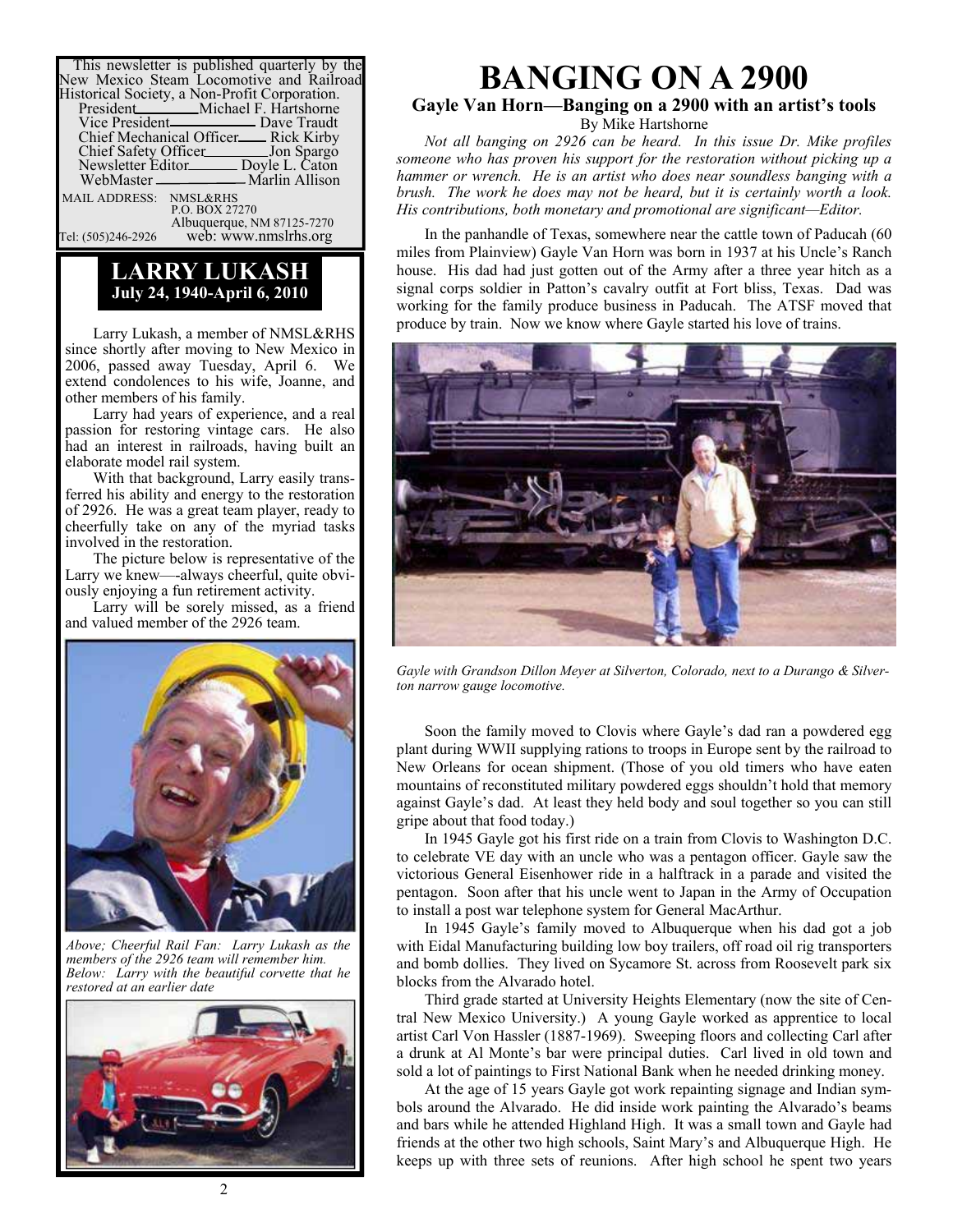studying in the Mechanical engineering department of UNM studying to be an architectural engineer.

To scrape up a little cash he painted murals in new homes and model homes. He was cheaper than hiring Von Hassler but prices were held down by the contending \$150 wallpaper jobs. To feed a growing family and kids he started his own business doing drywall and painting in homes and commercial buildings. He painted La Posada Hotel, the old First National Bank Building (4 times), the General Mills plant, and the Federal courthouse. He did emergency night time repainting of Coronado Center after storm damage in 1985 and again in a 1995 facelift. His blood red paint on the United Blood Services building on University catches my eye every time I drive by.

Gayle still did artwork on the side and combined vocation and avocation by doing a *tromp l'oei* (French for "fool the eye") painting on the outside of the Creamland Dairy building in Huning Heights to help the business improve relations with the neighbors. It seemed that the didn't really care for the appearance of the dairy's ugly steel building in their neighborhood.

Creamland's public relations guy, H. Barker (the architect who drew the plans for my adobe home), and Gayle found a solution to what the neighbors considered an eyesore. They got the neighbors to agree to the application of some of Gayle's fine artwork. Soon the ugly steel building became what appeared to be a brick home with kids in the windows in 1996.

When his kids were educated and gone Gayle got back to being an artist full time. He specialized in southwest scenes and sail boats. (I forgot to tell you he did some time in Ketchikan, Alaska, pop. 7922 in 2010.) Of course he painted the Narrow Gauge trains which he enjoyed in Durango and Chama. He had a friend that ran the Elkhorn Lodge in Chama and spent a fair amount of time studying trains while irritating the fish at Los Pinos, coming and going by flag stops on C&TS RR .

He was working on being a happy bachelor until Linda found him at Molly's Bar in 1998. So much for bachelorhood! Married in his life for the second time he now lives a fine life with her in an east mountain home. He works out of the 105 Gallery on 4<sup>th</sup> Street in downtown Albuquerque.

Now, as the late Paul Harvey would say: "Here is the rest of the story".

A few years back NMSL&RHS members of the Johnson family commissioned a watercolor of the 2926 for their home. That and his long friendship with RR art customers (and long time NMSL&RHS members) Ron Ashcraft and John Bond brought him to our locomotive.

He fell in love with her as so many of us have. He wanted to help the best way he knew—with his art. It didn't take long before his wonderful watercolors of 2926 became our Christmas cards and note paper.

Recently, he arranged a railroad art show at the 105 Gallery. The show

features rail art of several noted rail artists in the U. S. and Canada. It is now running through April 2010.

With gracious permission of owners John Bond and Ron Ashcraft to reproduce it a full size *giclée* (French for "really nice inkjet print") of his 2926 at the Alvarado graces my home's entry.

A similar one is now in Albuquerque Mayor Berry's offices. Soon enough Gayle will be doing art for us from the restored and operating 2926.



*Opening night of the month long display of rail art, Gayle stands next to several pieces of his southwestern art.* 

## **RAIL ART AT 105 GALLERY**

**Show Attracts Rail And Art Fans** 

Long time Albuquerque resident, artist, and NMSL&RHS member Gayle Van Horn's idea for a rail art show was a success.

New Mexico and the Southwest provide artists with myriad opportunities. Van Horne has done a number of watercolor pieces of some of the wonderful southwestern scenes. But what was missing from those scenes?

Trains of course—especially trains with names like The Scout, and The Chief pulled by huge steam locomotives. Once he was commissioned to do a painting of one of those locomotives, (AT&SF 2926) Gayle was hooked.

To help bring 2926 back to life, he organized a rail art show—a portion of the proceeds to go to NMSL&RHS for the 2926 restoration.

The show drew art from a number of U.S. and Canadian rail artists, and has continued to draw interest since opening night in early April.

The pictures below depict the response from art and rail fans.



*Opening night: Rail art fans view art and chat.* 



*Jane McLean with her ethereal smoke and steam close up rendering of the 2926 stack fully extended.* 



*A sampling of rail art displayed at the 105 Gallery.*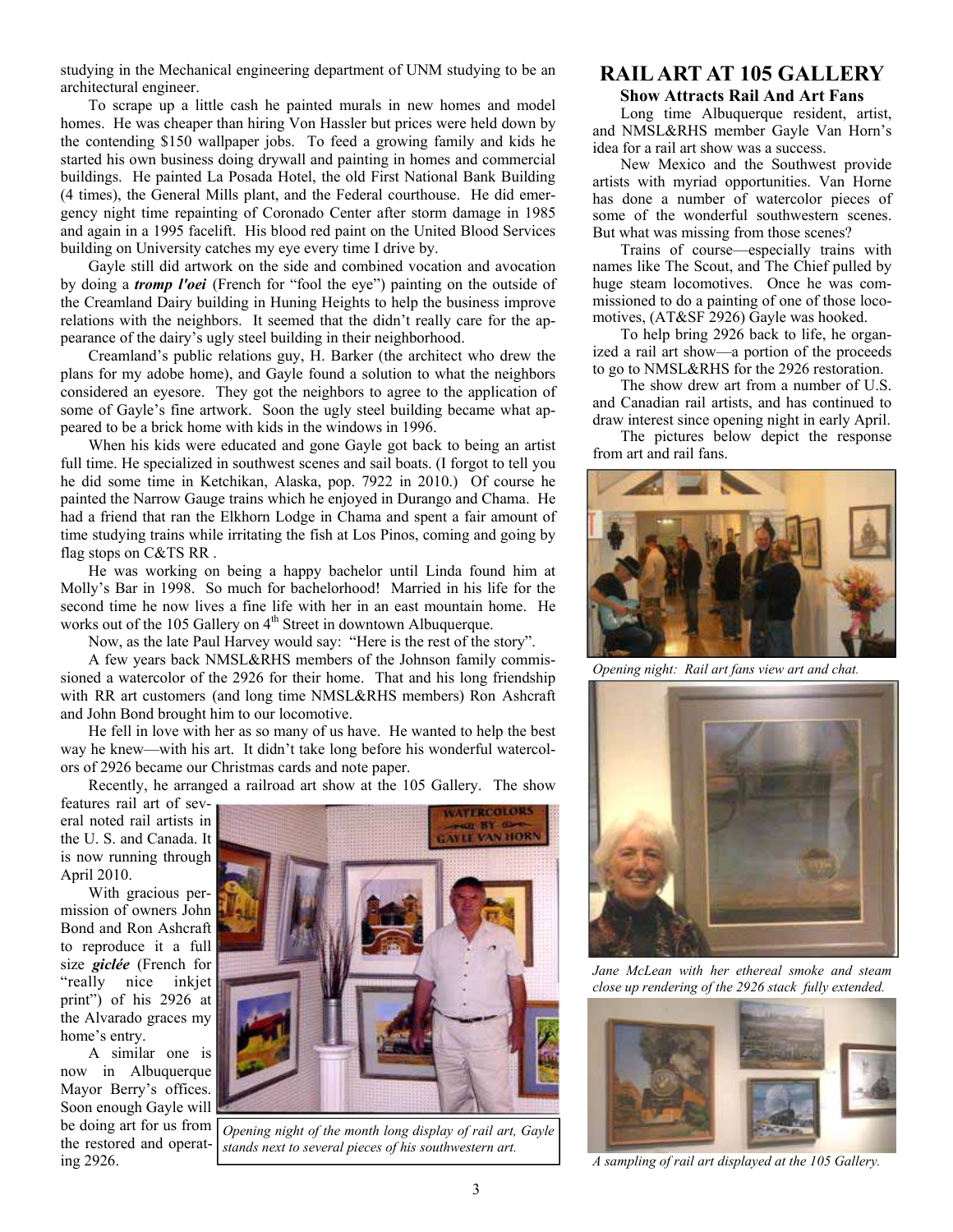#### *(Continued from Page 1)*

On May 3, 1947, I was trespassing at Wichita again when #2926 rolled in with the eastbound Scout. As I was setting up to photo her setting in the station, someone walked up beside me—carrying a camera too. We photoed the #2926 simultaneously. His name was Giles Stagner. It seems he was a "railfan"—I'd never heard of such a thing. We watched the 2926 blast out toward Kansas City, and talked a while about our obvious common interest. We kept in touch and traded photos—and years later—after Giles lost most of his photos in the 1955 Udall Tornado and suffered a fatal heart attack, his brother Lloyd Stagner found my letters in his effects and Lloyd and I have been touch ever since .

On October 26 1947, at 5:00 AM at the Harper KS depot, I was being a juvenile delinquent as was my habit in those far away days when the #2926 roared thru with the Grand Canyon. Such passages thru small town America may be our greatest loss.

The 2926 then evaded me until July 8, 1949. On that day I was visiting my operator friend at Tower B on the freight main line at the east edge of Eldorado. At 1:00 PM—true to the line-up—the east end light lit up. I walked over to the north windows of the tower and watched a tall stacked Twenty Nine Hundred lean into the curve with flashing rods at 60 per. She rattled the tower's windows with her passing, making no apologies for her following 82 frolicking cars. It was the 2926 with auto parts for California.

On September 4, 1949, I had driven north from Tower B to the area of Lake Eldorado to set up for a photo. But the 2926 had no time for such trivia. She caught me unprepared and bombed past at 60 per with more California auto parts—transporting her own poison.

On June 11, 1950 my hobo buddy Richard and I were in Canadian, Texas, fresh out of work and looking for a ride preferably west. Lo and behold! The 2926 rolled in with westbound refers. As she started to depart we snagged a ladder—had a seat on top. The breeze was nice and we enjoyed the ride to Panhandle. But then they holed us up for a passenger train and we went shopping or other accommodations. Later, we rode into Amarillo in a brand new road grader cab—windshield wound open and feet propped up in style. A yard dick drove alongside us—flaunting his total authority and grinning at the thoughts of throwing us in "The Crowbar Hotel". But we were in the middle of a 100 car freight train. When we got down to 15 mph, we unloaded on the other side. By the time he could get across, we were long gone. They didn't pay yard dicks much then!

In the years 1950 and 1951 a good deal of my pilgrimages were in side door Pullmans and my record keeping became a casualty in the process. While much of the travel was far from 2926 haunts, I imagine that I did encounter her now and then. But although I have a good memory, it's short! I note that the 2926 was photoed in Las Vegas, NM, in 1951 and in San Diego in May of 1952. So she was apparently still going to "El Lay" occasionally—probably with the Fast Mail. In the fall of '51, I returned to Emporia and " went firing" for 'John Santa Fe'. I would soon see the 2926 again—and up close.

On January 4, 1952, I was in my second month of a fireman on Santa Fe's Middle Division. I was called at Emporia for 9:15 PM for an "81 train". My engineer was Harry Richmond—our engine—**The 2926!** We climbed into her cab at the round house as usual and the brakeman lined us thru the yards to our train. When the air men pulled their blue lanterns down the 2926 howled her highball thru Emporia's night and at 10:10 PM she had 4000 tons stretched and rolling. We eased down the departure lead toward Merrick facing a glowering red eye east of the tower. Halfway there the eye blinked green in agreement.

Mr. Richmond, half standing, swung the pendulum throttle; the 2926 shuddered and coughed and came alive. My inch of water turned to five. I eased open on the oil. We passed the tower with cannonading stack. Her drivers were trying to slip on the crossovers. She found the westbound main—Mr. Richmond sanded the rail. I was down on the deck with the sand scoop blotting out the stars—the pressure came back to 300.

We were pushing the limit thru Ellsinore switches at 45. We trembled the Cottonwood Bridge and hit the Flint Hills. The railroad was ours to the top—cackling thru the cuts and curves. We were back up to 50 at Cassoday—but with a double yellow ahead. Into Aikman siding at 40, we met a GFX halfway thru. Out the west end without stopping to drop like a rock thru Chelsea. We leaned to left at 60 past Tower B—brake valve roaring. He snaked them thru the curves saving the conductors coffee.

I'll never forget our stop for water at Augusta. We didn't need much—I was back on the tender to spot for him, standing with my heels against the back flange of the tender top. I had not yet learned the danger of doing that. As we approached the water crane the slack ran in bumping the 2926 ahead abruptly—I was off balance. There was nothing behind me but space above a gondola. The gondola's rolling wheels awaited below. My arms described wide circles as I fought not to fall. Obviously, I caught myself—how, I'll never know! I didn't do that again!

We arrived at Wellington on the 2926 at 2:30 AM on January 5, 1952 and were not released but doubled right back to Emporia on the 3767. The 2926 went on west.

I'm sure I had many other encounters with the 2926 over the next two years, but I have no record or specific recollection. They killed her last fire at Belen, NM, the day after Christmas, 1953 and she sat there for almost three years. On October 29, 1956, she was donated to Albuquerque

Over the years I'd occasionally pass thru Albuquerque and I paused in the park where the 2926 stood and thought about Kingman and Wichita and Tower B and Emporia. I even looked up at the rear of her tender and thought of the night I almost died there. Then I went on to "more important matters".

#### **LONG LIVE THE 2926!!!——***James Burke*

*Editors note: The previous article is presented as written, complete with the author's two line handwritten comment regarding the post World War II upgrades of 2926. James Burke is a true "RAILFAN". He represents many of us who grew up dur*ing the era of really big steam. Unlike most of us who admired the huge AT&SF 2900's from afar, he eventually had an opportunity *to continue his affair—up close and personal! The folks laboring to bring 2926 back to life understand his "unfinished affair" with a locomotive that represents the very pinnacle of high speed steam rail technology. We would like to have Mr. Burke come down from Kansas for a visit with his soon-to-be reborn "first love"—Atchison Topeka and Santa Fe Steam Locomotive Number 2926.*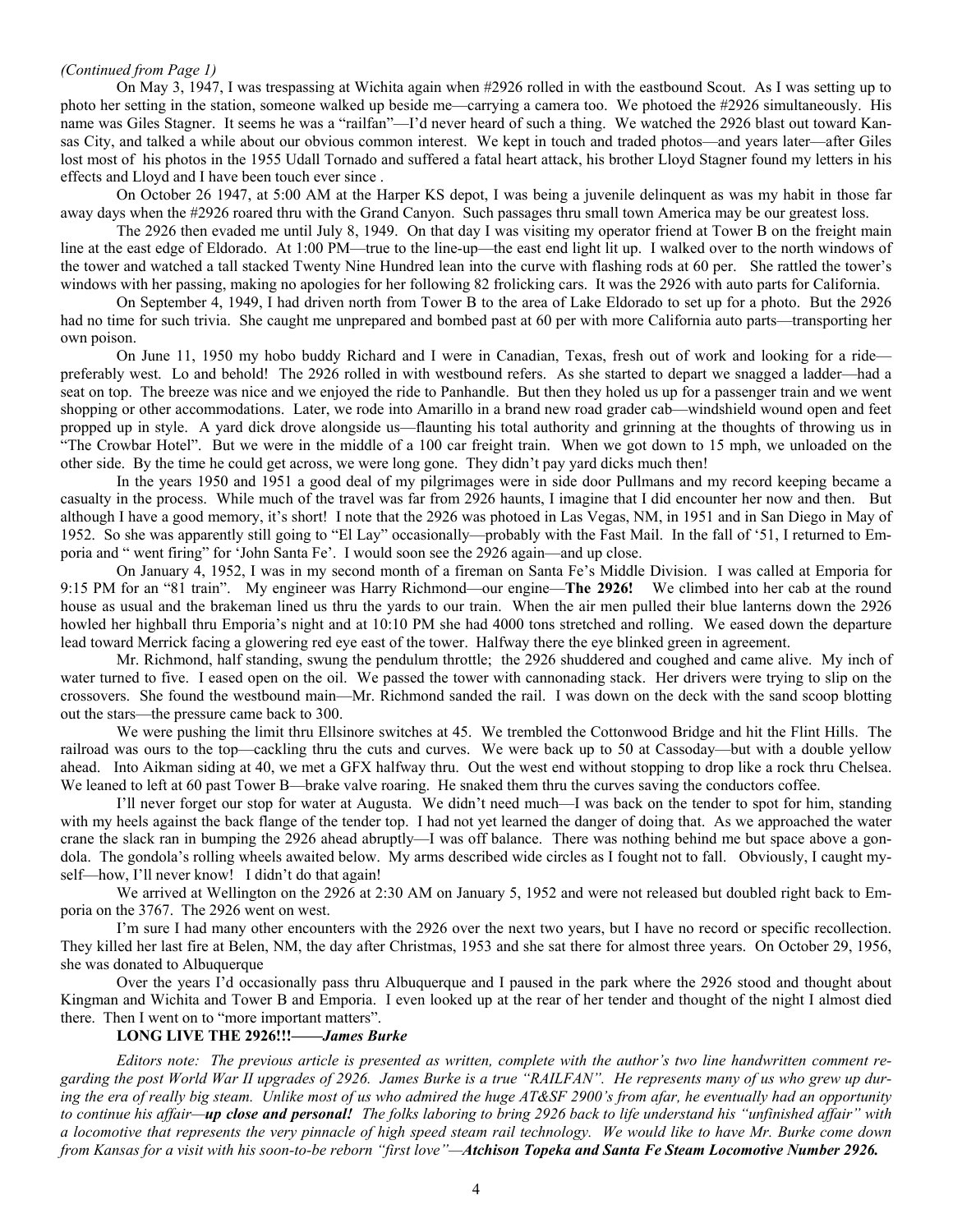## **RESURRECTION OF THE 2926 BUILDER'S PLATE**

By Bob DeGroft

As most train folks know, builder's plates were some of the first items to be "lifted" off many steam engines that were donated to cities for display. Our original plate probably is on the wall of some scoundrel's home after hacking them off the side of our engine many years ago.

The resurrection effort started several years ago when NMSLRHS member, Kevin Evans, spent a lot of hours creating a replica plate made of plywood. He used photos of 2926's original plate as a guide. Kevin sawed each letter out with a coping saw and glued them to the plate. Then he carefully made a plaster pattern and presented it to the group. For awhile, that seemed to be the end of the project. The plaster casting sat in our world headquarters office for many months.

Then came Master Blacksmith Robb Gunter. One day he wandered into our site, looked us over and asked if there was anything he could do for us. I quickly searched for the plate and asked if he could make us two bronze replicas. He agreed and disappeared with the plaster pattern under his arm. Earlier this year Robb called and asked a bunch of questions. Was the plate curved? What was the texture of the background? How was it mounted? We answered all and he went to work creating the flat that would hold the mold, ordering the special sand, smoothing the sides of the many letters and obtaining the bronze.

In March Robb invited me to his shop in Tijeras, to witness a pouring. Below are some pictures of the process. Bronze ain't cheap railfans; Robb obtains the material from scrap city water meters and adds common household borax to act as flux. He uses baby powder to coat the pattern and the sand seam so the pattern will release. He packs the sand into the mold box very carefully but firmly.



*Robb Gunter proudly holds his creation of the first bronze replica builder's plate. Robb mounted it on a specially "aged" piece of plate complete with rivets. He is donating his creation to the Society and it is for sale and on Display at the 105 Gallery in Albuquerque during the month of April.* 

The sand is a mixture of silica sand, bentonite, and a special oil. After removing the plaster casting he cuts vents in the sand and also a gate for the molten bronze. Carefully re-assembling the whole thing, he melts the bronze scrap in a kiln he made himself. At 2000 degrees the molten metal is carefully poured into the hollow mold. Lots of smoke is the result as the oil turns to vapor; the mold is allowed to cool for about a half hour and voila! out pops the rough casting.

More time is spent sandblasting the casting, trimming off dregs, then chemically staining the bronze black and finally polishing the letters and numbers to a high sheen.

The real surprise was when Robb brought his finished art creation out from his hiding place and presented it to the society.

 Presently we are discussing the possibility of having Robb create a limited offering of these builder's plates to railfans, at a price, of course. If you are interested, contact us via email!

Many thanks to Robb for his generosity. A tour of his shop is a real thrill, the man is very talented and his creations are truly masterpieces. If you have questions, a project, or want to learn blacksmithing, Email Robb at *www.g3blacksmithing.com/* 



The flat for the mold consists of two parts. Photo 1, Robb packs sand into the bottom half. Photo 2, Robb removes pattern to reveal void that will *create plate. Photo 3, both parts of flat in place ready to pour. Note the holes: One is a gate for the molten bronze, the other to vent hot gases.* 



*Photo 1, molten bronze is poured into mold, creating lots of smoke and fire. Photo 2, cooling plate receives steel brush treatment. Photo 3, finished plate is ready for trimming, staining, and polishing.*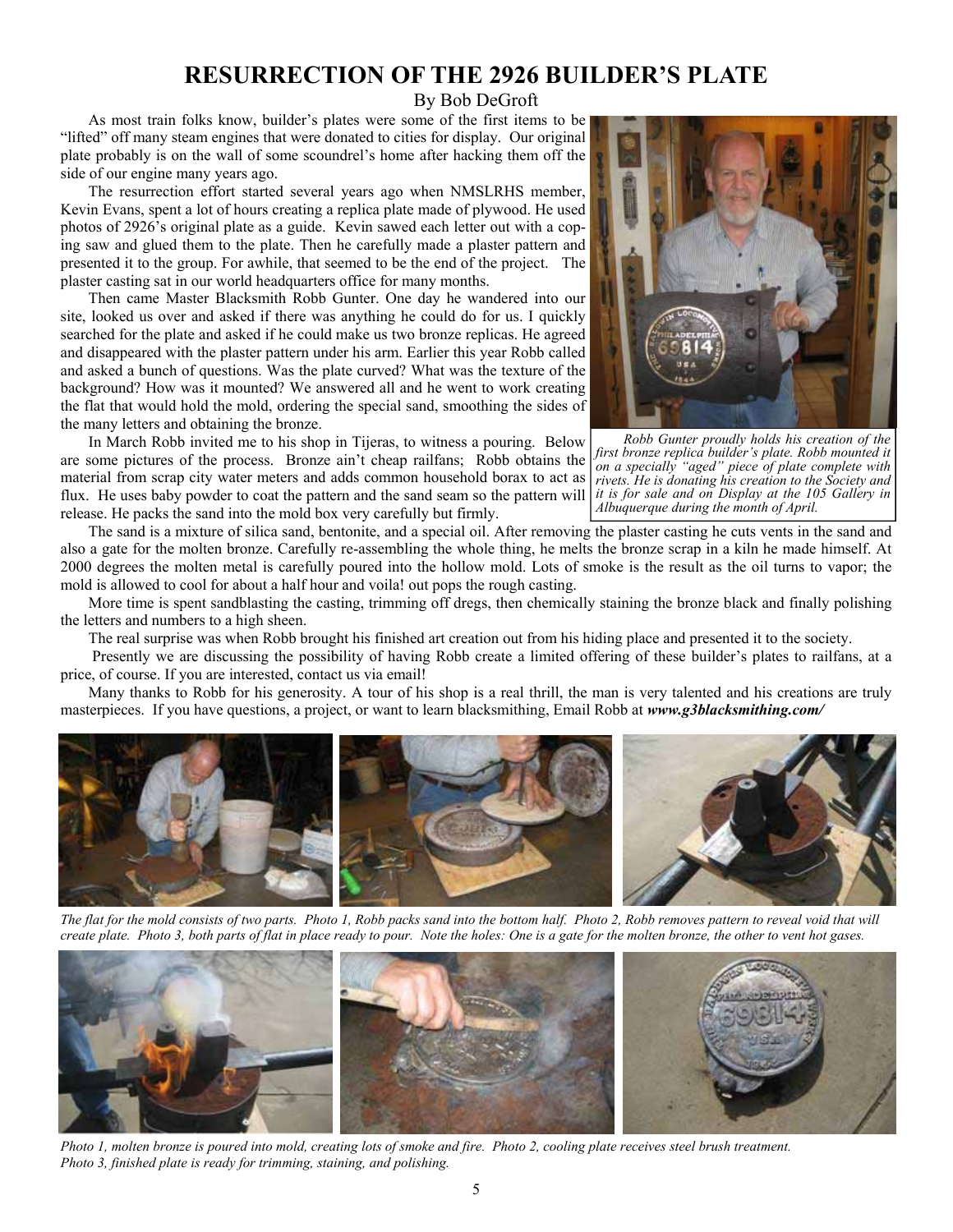### **LEARNING FROM THE EXPERTS Visits With Other Steam Operations Provide Useful Learning Opportunities**

Knowledge of steam locomotive restoration and operation is available. The bad news is that the really useful knowledge is only available from those few experts who are still operating steam locomotives.

The good news is that we have friends who possess that kind of knowledge—friends like Sam Lanter and his crew at the Grand Canyon Railway.

Recently, an exchange of visits between the two groups has proved very useful for the 2926 crew. Sam visited the 2926 restoration site for a close up look at our work, and to provide a bit of advice.

On Sunday and Monday, April 18-19, CMO Rick Kirby and Board VP Dave Traudt reciprocated. They traveled to Arizona to meet with Sam, Eric Hadder and other members of his Grand Canyon Railway crew.

While there, they discussed numerous issues we will face in restoring 2926. They also got a lesson in setting steam valve geometry.

Throughout North America, there are very few steam operations with large high speed locomotives. We are very pleased to have people like Sam and the Grand Canyon crew, Bob Kittel and the AT&SF 3751 crew, and experts from other such operations take the time to provide us guidance. Some day we plan to be a part of that elite community.



*Sam Lanter, Rick Kirby, and Eric Hadder with Grand Canyon Railroad #4960. They are using a trammel to set the steam valve geometry.* 

#### **BELEN'S DOODLEBUG GETS NEW HOME**

During the war years of the 1940's, AT&SF provided local service in New Mexico with a commuter vehicle dubbed "Doodlebug". Retirement from service did not necessarily stop it travels. It made a trip to Sacramento California, where it sat for years in a climate not nearly so kind to machinery as New Mexico. Finally, through the combined efforts of rail fans in Belen, and the offices of Governor's Schwarzenegger and Richardson, it was returned to New Mexico. For months, the Belen rail fans have been working to give it a new home, hoping to someday restore it.

NMSL&RHS member Joe Rizzo reports Doodlebug is now in its new park in Belen. The signal masts are up and electrical circuits are being connected.

The front section of the park will be open during the day for visitor access to view it through a fence. When the park is complete, visitors will be allowed in to see the signals operate—-and someday to tour a restored Doodlebug.

The two tall signals are Semaphores and the one in the middle is a Wig wag crossing. The next one is a flashing crossing signal. The crossing bars and a bell are still in the museum , but will be installed soon. The last signal is a double three color Searchlight signal.



### **NMSL&RHS CREW RECEIVES PLAQUE FROM CARLSON & CO FOR A JOB WELL DONE**

It is now common knowledge that something other than restoration was going on at the 2926 site during the past two or three years. The high level of activity—with no publicity allowed—was performance of a complete three dimensional scan of 2926 and many of its individual parts and accessories.

The 3D data will be used for an art project at the entrance to the Los Angeles County Museum of Art (LACMA). With initial funding by the Annenberg Foundation, Carlson began the engineering study. A leading international imaging firm was contracted to perform the 2926 scan. NMSL&RHS was contracted to provide on-site support. Carlson also funded the construction of the pit we now enjoy. It provides easy access to the bottom of 2926.

The scanning process employed cutting-edge laser scanners and other imaging devices to generate a database roughly two terabytes in size. It required an NMSLRHS crew on site every day for four months. We were paid well enough to buy materials for work underway and leave some in the bank. Though we are still in need of more funding, this was a real boost.

An LA press conference on the Art project resulted in much internet discussion. NMSL&RHS was identified as a participant. According to Bloomberg News, the project is now on hold, but LACMA expects to move forward.

Many thanks to Carlson  $\&$  Co for recognizing the hard work that a number of our members contributed to the project.

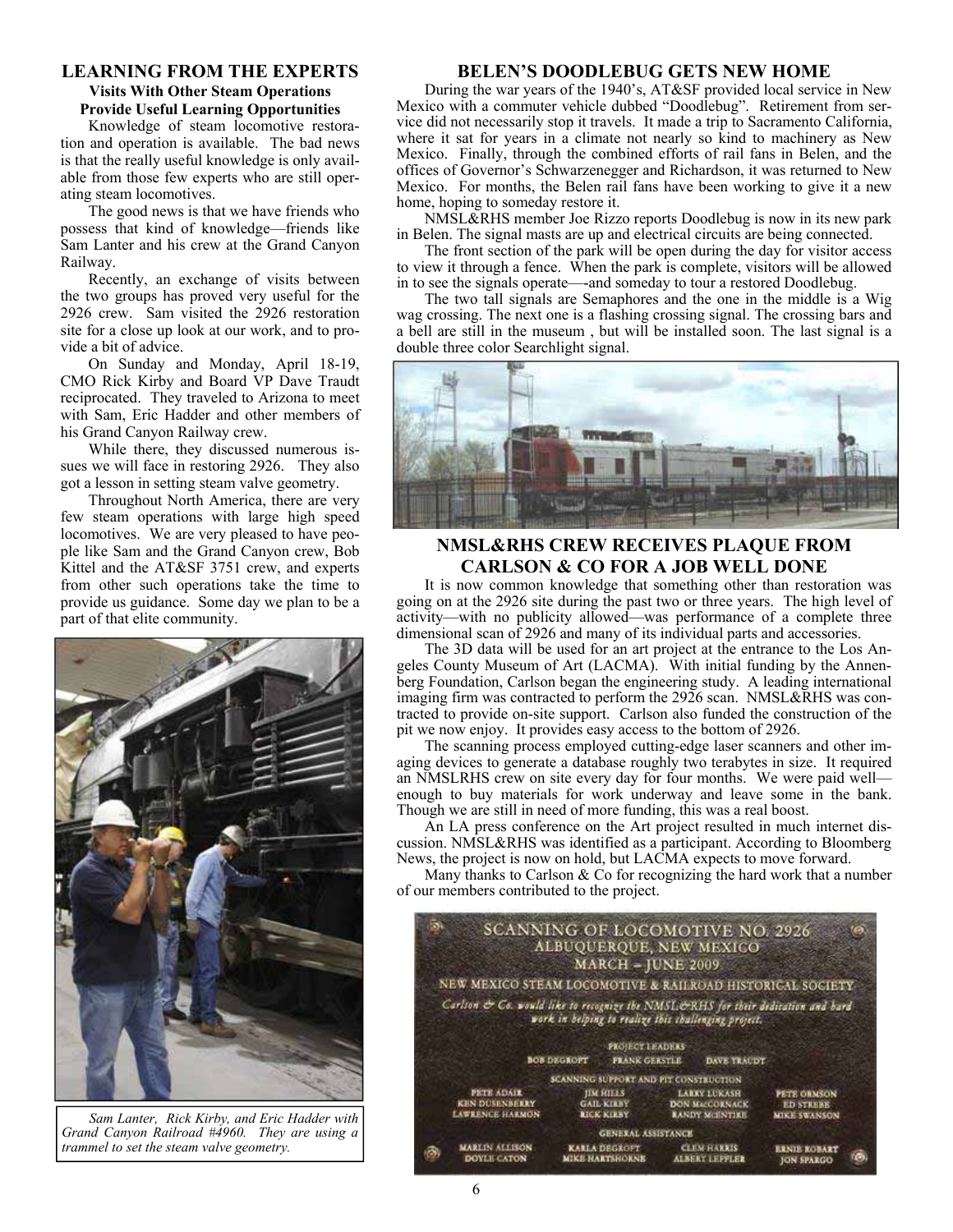# **LIGHTS. . . CAMERA. . . ACTION Restoration Site Becomes Movie Set For A Day**

February 1, 2010 was a long busy day at 1833 8th St NW. Well, actually it was one of several rather long days, including the preceding weekend. It all started last October when we received a call from the site locator for the movie, "Let Me In", directed by Matt Reeves, and starring Kodi Smit-McPhee, Chloë Moretz, and Richard Jenkins.

The site locator had seen the 80 foot chair car parked on our siding. He asked permission to use it in the movie, stating that the script called for interior shots of a 1980's Amtrak chair car. Though built in the 1950's for AT&SF, and operated as a part of the Santa Fe El Capitan, the car was used by Amtrak in the 1980's. Once belonging to NMSLRHS members Ron Ascraft and John Bond, it is now owned by another NMSL&RHS member, Amtrak Inspector Brad Black. Brad plans to move the car to Wisconsin. In response to a quick phone call, he agreed to leave it here, and to donate the income from its movie use to NMSL&RHS.

And what did we gain from our movie business venture?

We did quite well. The use of Brad's car, our site, and the labor of a number of our members produced almost \$7,000 in cash, plus a few additional benefits. All the moving and reorganizing of equipment and materials at the site required a major cleaning. That was a very significant benefit. We also made a number of new friends and supporters—and the way they provided food and refreshments caused some of our members to think about joining a movie crew.

Here, and on the back page are some pics from the site preparation, and the February 1 movie shoot.



Preparing the site for the movie shoot. There was a lot of lifting, pushing and moving for a couple of days prior to the shoot—then putting everything back in place after the shoot. It wasn't an easy job, but it produced \$\$\$ for the restoration, and we now have a much cleaner site.



Shooting Day: A composite photo looking west to our normal parking area (left), and looking north on 8th St toward I-40 (right). Both areas are filled with trucks, trailers, movie equipment, and a very important item near our gate—the caterer's trailer with lots of food and refreshments.



*Pete Ormson and Randy McEntire mingle with cast and crew to watch the action, and provide help as needed.* 



*Inside the car, Randy checks light fixtures as John Taylor and Rick Kirby talk to lighting crew at far end of car.* 



*Sunset on the set: Only hours before shooting was to begin, grips, gaffers, and NMSLRHS members scramble to get everything in place for tomorrow's shoot.*



Power cables everywhere. This is the walk-in gate<br>on the south side of the NMSLRHS site. The Gaffer (movie term for electrical guru) and his crew made short work of wiring and lighting the entire site.